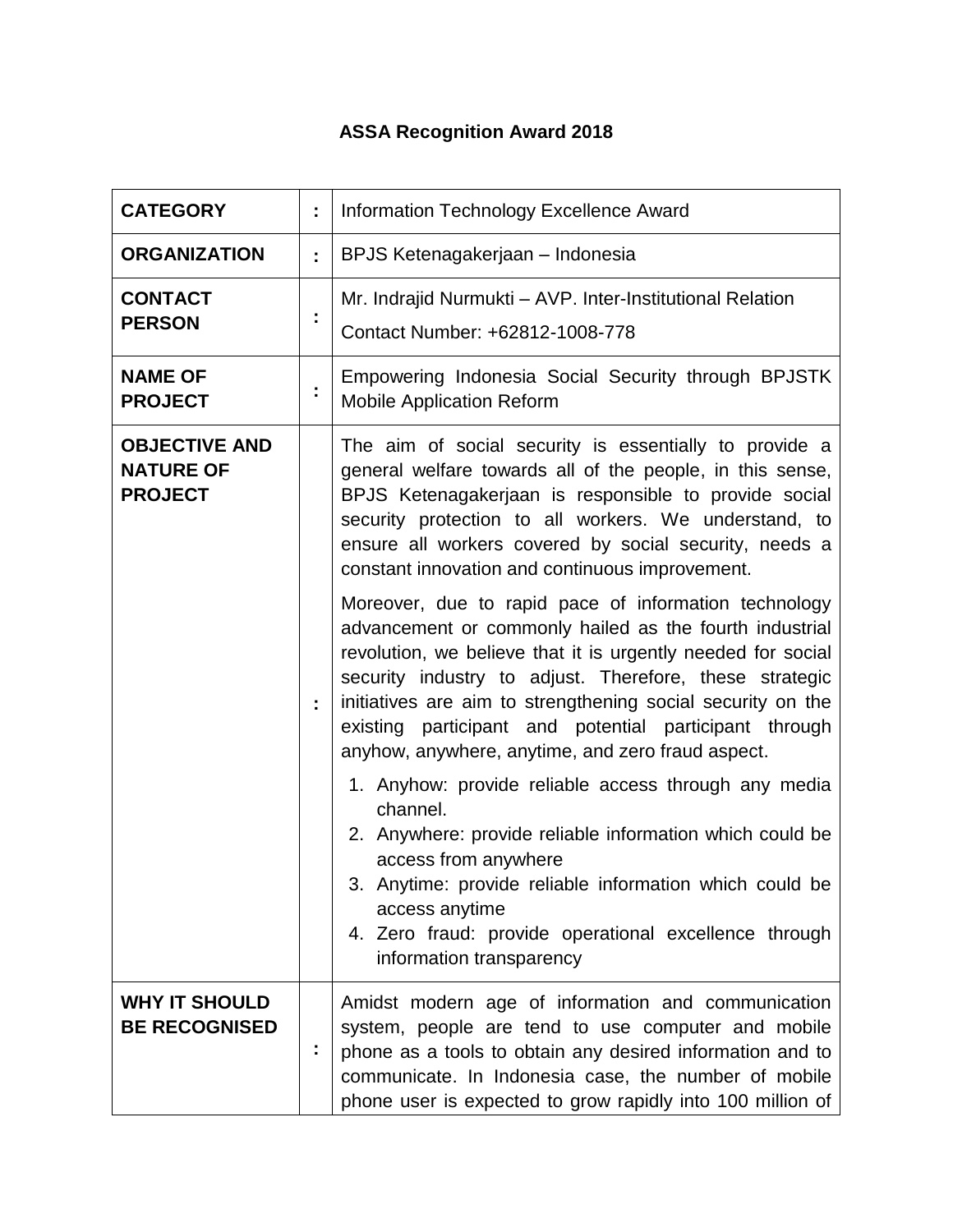devices by the end of 2018, and the average time spent on internet via mobile devices is 3.5 hours per day.

On the other hand, strengthening social security protection literacy and extending social security coverage towards formal and informal workers are becoming one of the prominent issues in Indonesia social security system. Following its opportunity and challenge of Indonesia social security system, BPJS Ketenagakerjaan initiating to extend the point of touch (through mobile application) between BPJS Ketenagakerjaan, existing social security participant, and potential social security participant. In this context, BPJS Ketenagakerjaan manage to reform its mobile application. In the first phase, BPJS Ketenagakerjaan developing its mobile application to provide the necessary information covering (balance inquiry checking of old age benefit, old age benefit simulation, social security protection program, and the location of respected BPJS Ketenagakerjaan branch offices).



Figure 1. BPJSTK Mobile (mobile app)

Moreover, on the mobile application reform phase, BPJS Ketenagakerjaan manage to enhance its mobile application feature which allowing BPJS Ketenagakerjaan to strengthening its operational excellence and obtain feedback from participant.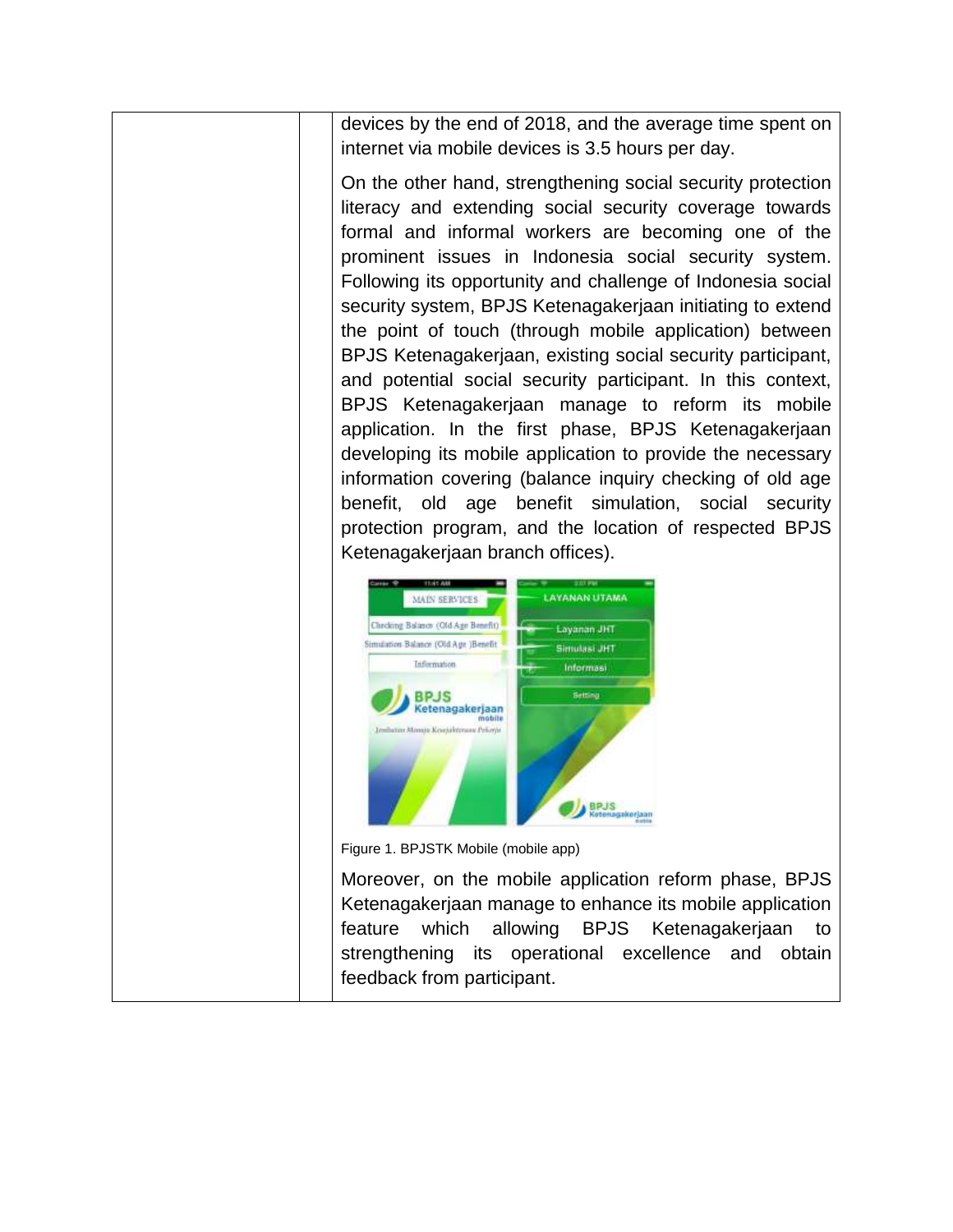| <b>BPJSTKU</b>                                                             | <b>BPJSTKU</b>                                                                                                                          |
|----------------------------------------------------------------------------|-----------------------------------------------------------------------------------------------------------------------------------------|
| A Fraughted Traditionsmand \$71.15 links<br>or from<br>All To              | $\alpha-$<br><b>Til term</b><br>The Street<br>Litteds MergerHunkly Principal PLUS Automatic<br>Transfere Date Automat Belley<br>reside. |
| Summitted and a bolivehouse 11<br><b>Baltist Massach Freedom</b>           | Treate Perfairs: IR/I Elliding person Wilson Barrer<br><b>PMA</b> cause begs                                                            |
| <b>KABAR GEMBIRA</b><br>UNTUK PEKERJAN<br><b>ROBERT BERRIK RADIO RODER</b> | 2012 Fold and contributed in the United States and Chicago<br>max french since planet<br>Premier                                        |
|                                                                            | Employment Market Program DEAN International<br>Fingers was ADA & Amazontas Total Rooke Rudol.<br>televatelui.<br>in the                |
|                                                                            | Therete Telesco, Telesco, Debut Telesco, Millard Schweizer<br>Market Product Product State                                              |
|                                                                            |                                                                                                                                         |

Figure 2. BPJSTKU (mobile app reform)

Referring to figure 2, these mobile application providing the additional benefit towards formal and informal workers on:

- 1. Operational Excellence
	- Allowing the potential participant (domestic and migrant worker) to self register on social security program
	- Allowing the participant to propose social security claim of benefit
- 2. Law Enforcement
	- Allowing the participant to report on employer false reported information
- 3. Social Security Program and Benefit
	- Balance inquiry checking, and old age benefit simulation
	- Social security program and benefit information
- 4. Additional Benefit
	- Update news, and information
	- Co-Marketing information

This project is a quantum leap for BPJS Ketenagakerjaan IT development. It is expected to increase BPJS Ketenagakerjaan operational excellence, and will have a positive impact on the development of Indonesia social security system.